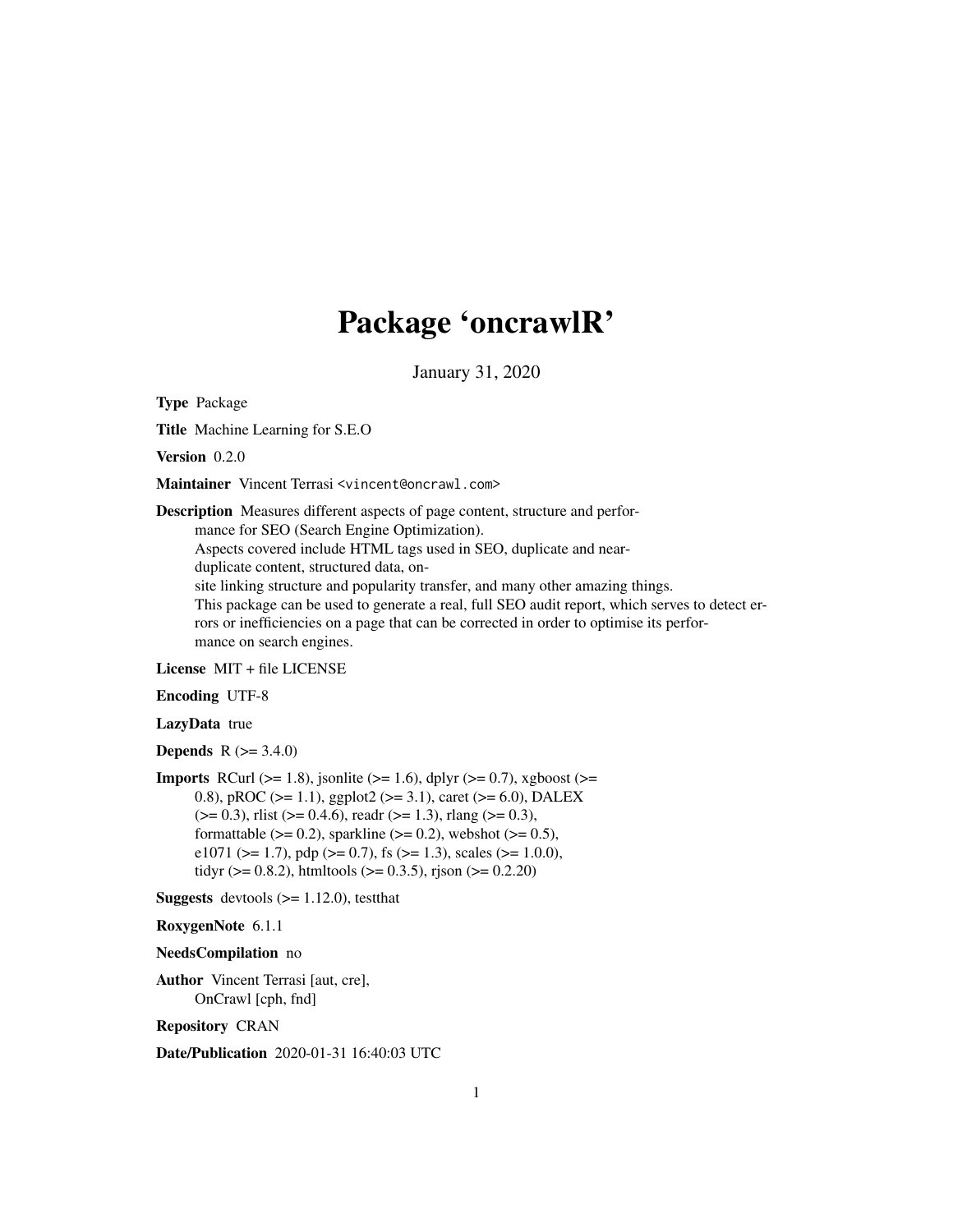# <span id="page-1-0"></span>R topics documented:

|  |  |  |  | $\mathcal{D}_{\mathcal{L}}$ |
|--|--|--|--|-----------------------------|
|  |  |  |  | 3                           |
|  |  |  |  | $\overline{4}$              |
|  |  |  |  | 5                           |
|  |  |  |  | 6                           |
|  |  |  |  | 7                           |
|  |  |  |  | 7                           |
|  |  |  |  | 8                           |
|  |  |  |  | -9                          |
|  |  |  |  | -10                         |
|  |  |  |  | -11                         |
|  |  |  |  | $-12$                       |
|  |  |  |  | - 13                        |
|  |  |  |  |                             |
|  |  |  |  |                             |
|  |  |  |  |                             |
|  |  |  |  |                             |
|  |  |  |  |                             |

#### **Index** [17](#page-16-0)

export\_formattableWidget

*Transform HTML widget into picture*

# Description

Transform HTML widget into picture

# Usage

```
export_formattableWidget(w, file, width = 400, background = "white",
  delay = 0.2)
```
# Arguments

| W          | HTML content to print                                                                                                                                                                                                                    |
|------------|------------------------------------------------------------------------------------------------------------------------------------------------------------------------------------------------------------------------------------------|
| file       | A vector of names of output files. Should end with .png, .pdf, or .jpeg. If several<br>screenshots have to be taken and only one filename is provided, then the function<br>appends the index number of the screenshot to the file name. |
| width      | Viewport width. This is the width of the browser "window".                                                                                                                                                                               |
| background | Background color for web page                                                                                                                                                                                                            |
| delay      | Time to wait before taking screenshot, in seconds. Sometimes a longer delay is<br>needed for all assets to display properly.                                                                                                             |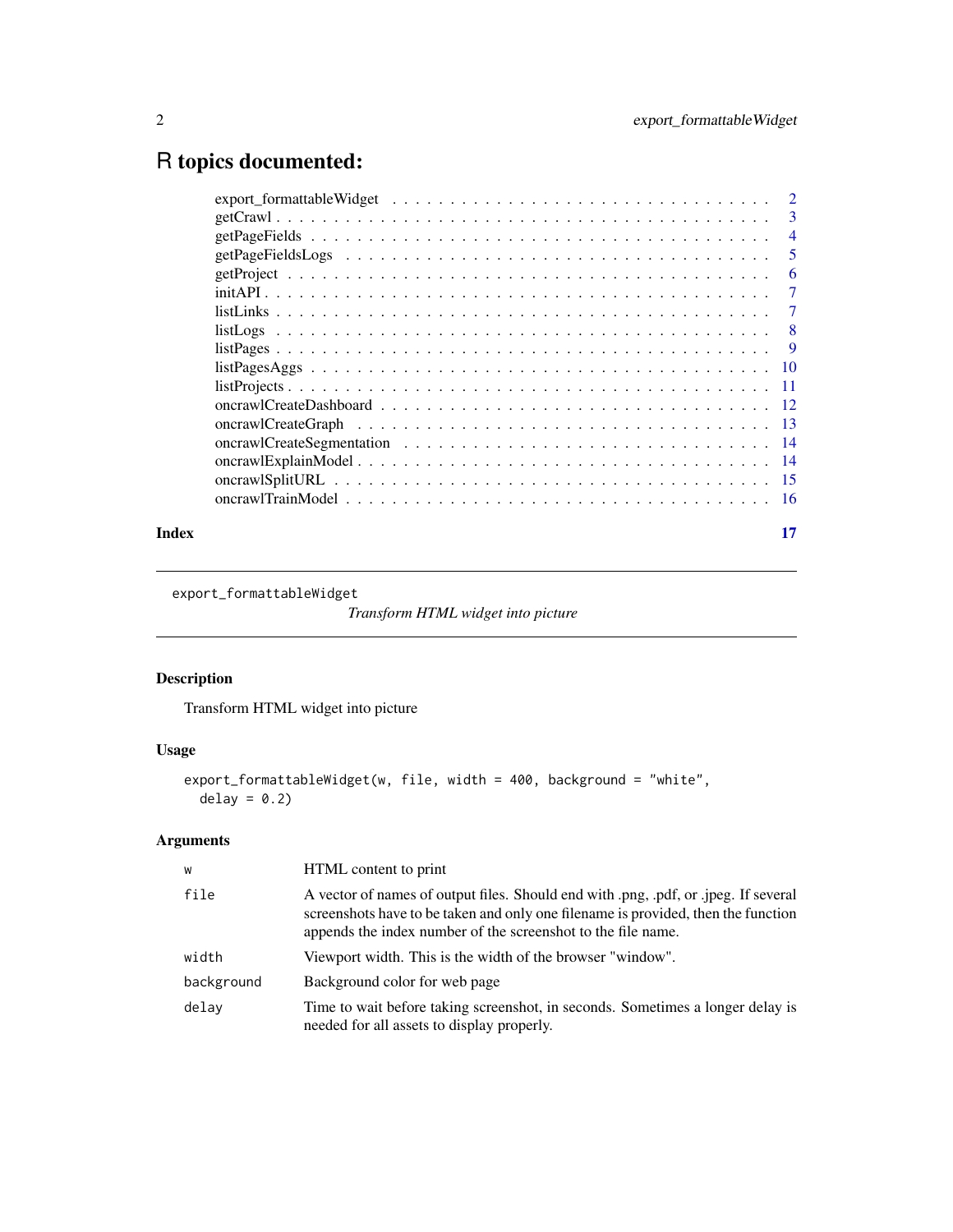<span id="page-2-0"></span>getCrawl *Get a crawl*

### Description

Get a crawl

# Usage

getCrawl(crawlId)

#### Arguments

crawlId Id of your crawl

#### Details

<http://developer.oncrawl.com/#Get-a-crawl>

ResCode 400 : Returned when the request has incompatible values or does not match the API specification. 401 : Returned when the request is not authenticated. 403 : Returned the current quota does not allow the action to be performed. 404 : Returned when any of resources referred in the request is not found. 403 : Returned when the request is authenticated but the action is not allowed. 409 : Returned when the requested operation is not allowed for current state of the resource. 500 : Internal error

The HTTP response is JSON object with a single crawl key containing the crawl's data

#### Value

Json

#### Author(s)

Vincent Terrasi

```
## Not run:
initAPI()
project <- getCrawl("YOURCRAWLID")
## End(Not run)
```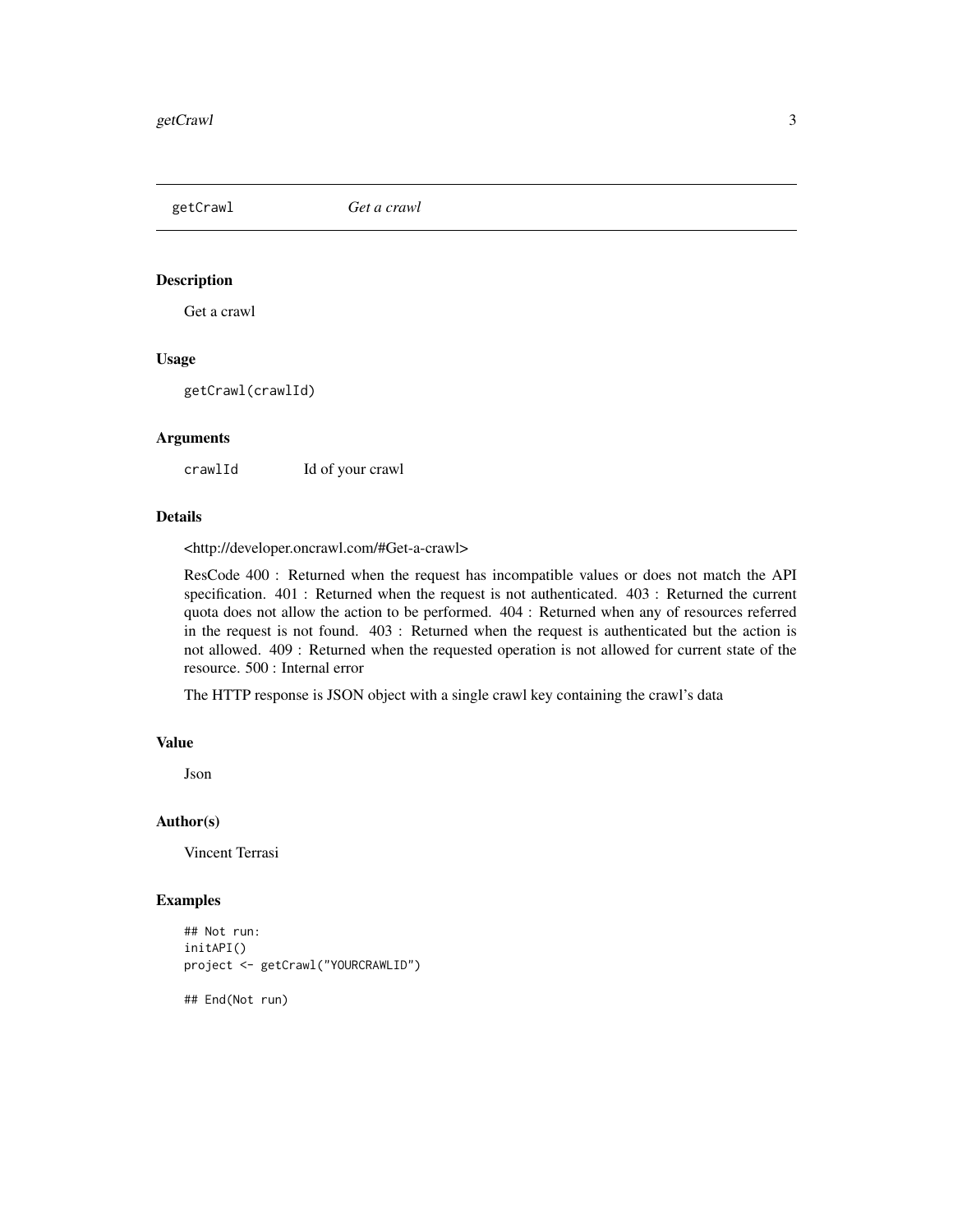<span id="page-3-0"></span>

List all available fields from a crawl

# Usage

getPageFields(crawlId)

#### Arguments

crawlId ID of your crawl

#### Details

ResCode 400 : Returned when the request has incompatible values or does not match the API specification. 401 : Returned when the request is not authenticated. 403 : Returned the current quota does not allow the action to be performed. 404 : Returned when any of resource(s) referred in the request is not found. 403 : Returned when the request is authenticated but the action is not allowed. 409 : Returned when the requested operation is not allowed for current state of the resource. 500 : Internal error

#### Value

Character Array

# Author(s)

Vincent Terrasi

#### Examples

```
## Not run:
pages <- getFields(YOURCRAWLID)
```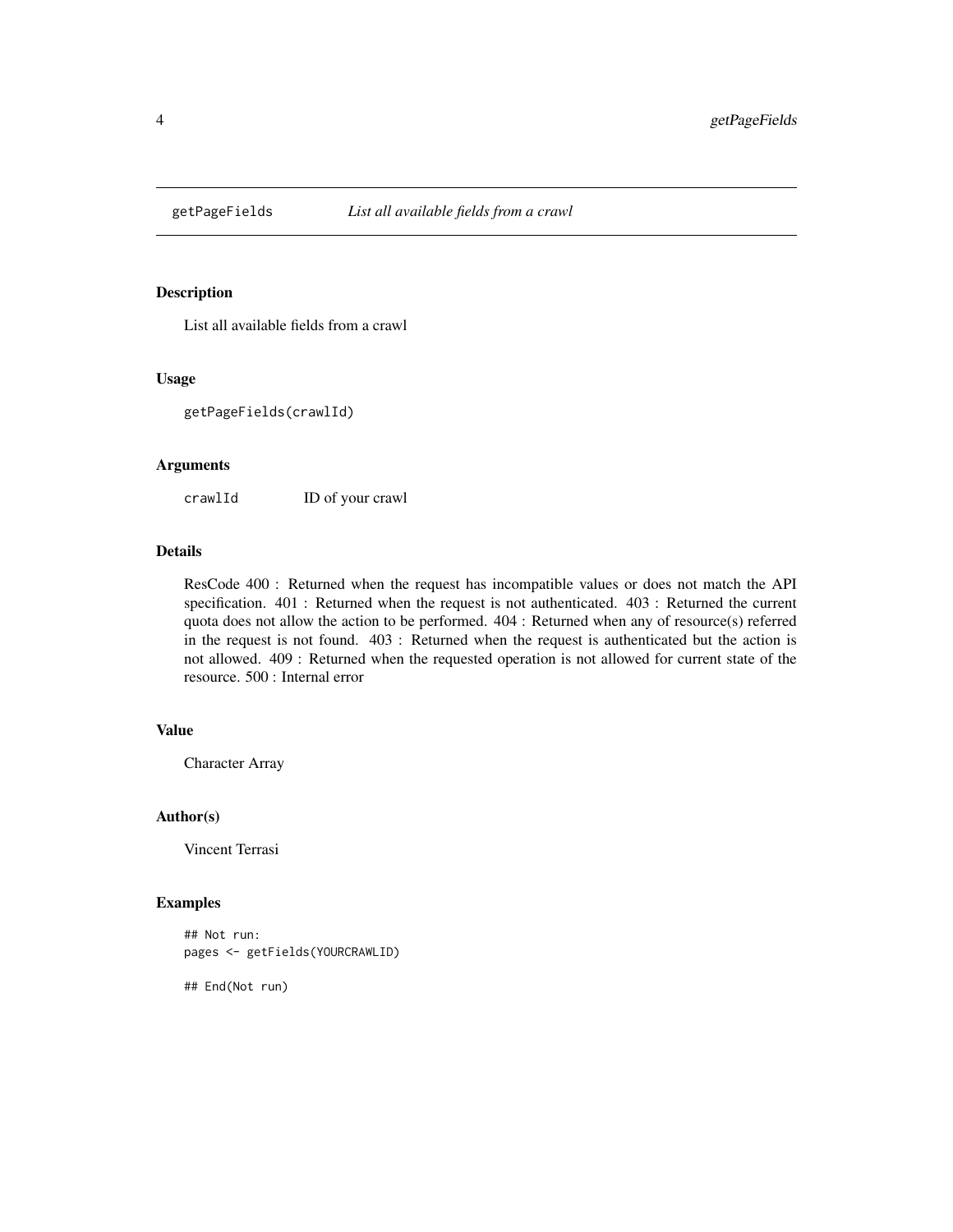<span id="page-4-0"></span>List all available fields from logs

# Usage

getPageFieldsLogs(projectId)

#### Arguments

projectId ID of your project

# Details

ResCode 400 : Returned when the request has incompatible values or does not match the API specification. 401 : Returned when the request is not authenticated. 403 : Returned the current quota does not allow the action to be performed. 404 : Returned when any of resource(s) referred in the request is not found. 403 : Returned when the request is authenticated but the action is not allowed. 409 : Returned when the requested operation is not allowed for current state of the resource. 500 : Internal error

#### Value

Character Array

# Author(s)

Vincent Terrasi

#### Examples

```
## Not run:
logsFields <- getFieldsLogs(YOURPROJECTID)
```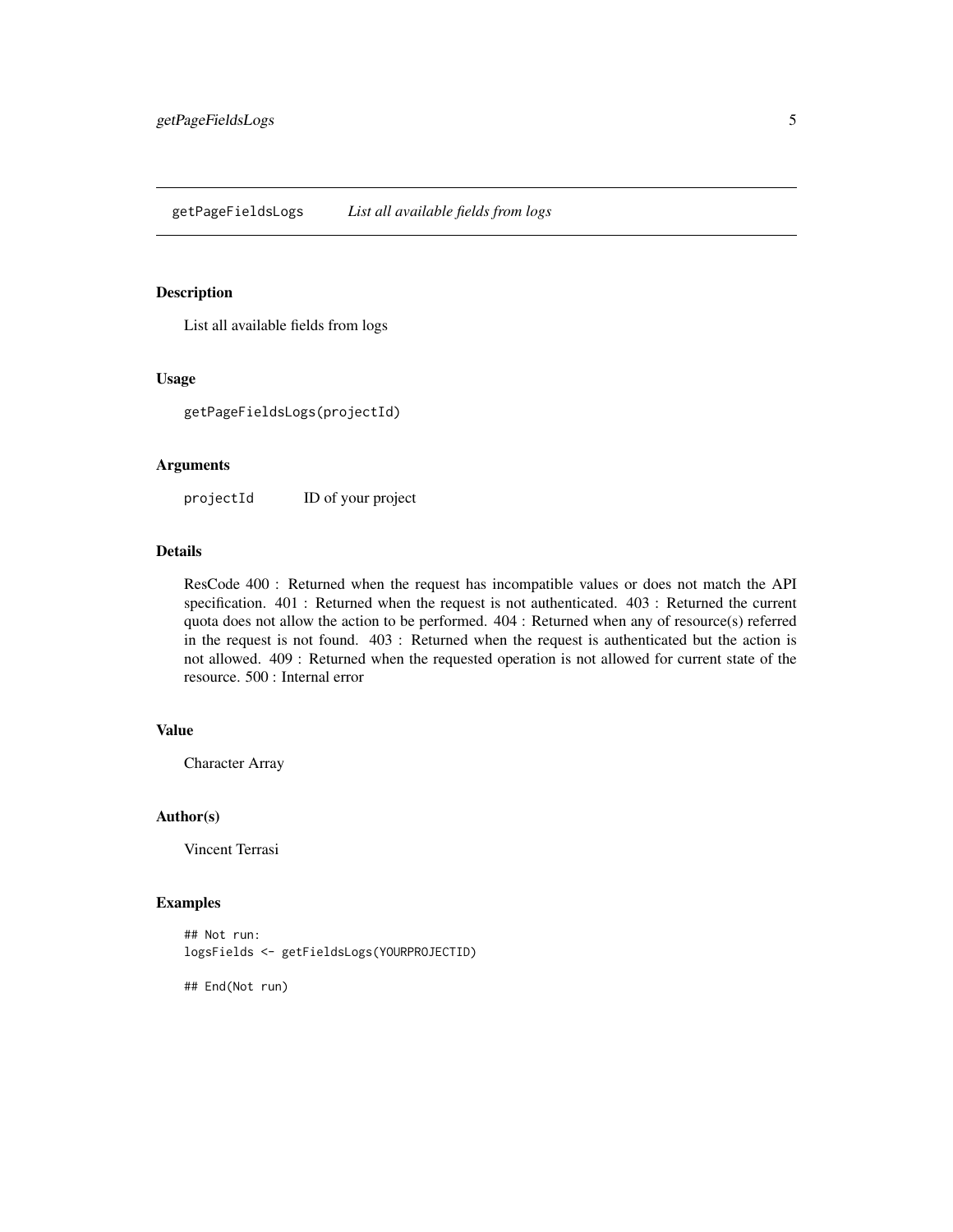<span id="page-5-0"></span>

Get a project

#### Usage

getProject(projectId)

#### Arguments

projectId Id of your project

# Details

<http://developer.oncrawl.com/#Get-a-project>

ResCode 400 : Returned when the request has incompatible values or does not match the API specification. 401 : Returned when the request is not authenticated. 403 : Returned the current quota does not allow the action to be performed. 404 : Returned when any of resource(s) referred in the request is not found. 403 : Returned when the request is authenticated but the action is not allowed. 409 : Returned when the requested operation is not allowed for current state of the resource. 500 : Internal error

The HTTP response is JSON object with three keys: - A project key with the project's data - A crawl\_configs key with a list of all the project's crawl configurations. - A crawls key with a list of all project's crawl.

#### Value

Json

#### Author(s)

Vincent Terrasi

```
## Not run:
initAPI()
project <- getProject(YOURPROJECTID)
## End(Not run)
```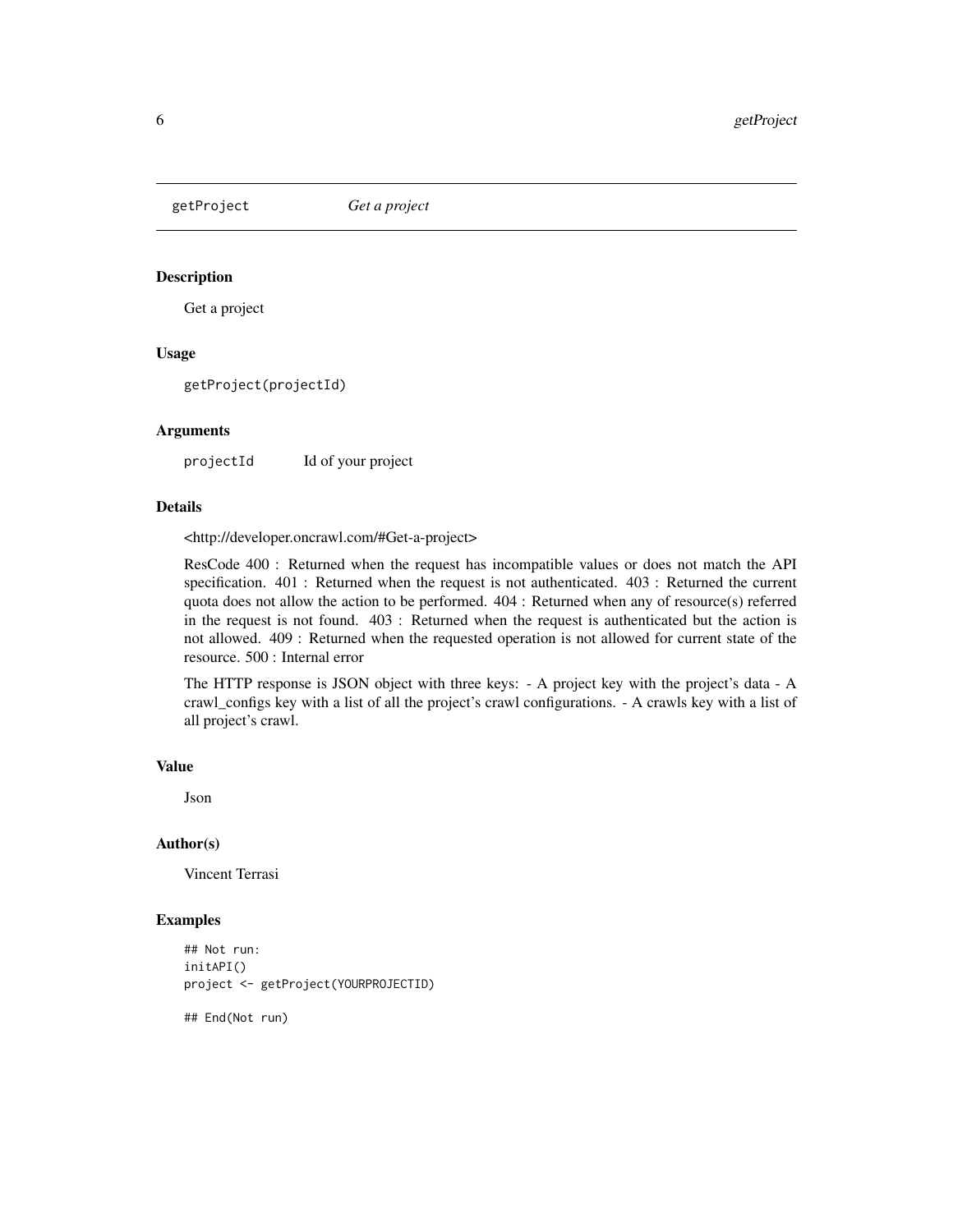<span id="page-6-0"></span>

Prepare Token for API calls

#### Usage

initAPI(path)

# Arguments

path path of your conf file

# Details

Example file for oncrawl\_configuration.txt key = 5516LP29W5Q9XXXXXXXXXXXXOEUGWHM9 debug = FALSE api = https://app.oncrawl.com/api/v2/

#### Value

ok if no error with API authentification

#### Author(s)

Vincent Terrasi

# Examples

```
## Not run:
initAPI("oncrawl_configuration.txt")
```
## End(Not run)

listLinks *List all links from a crawl*

# Description

List all links from a crawl

# Usage

```
listLinks(crawlId, originFilter = "", targetFilter = "")
```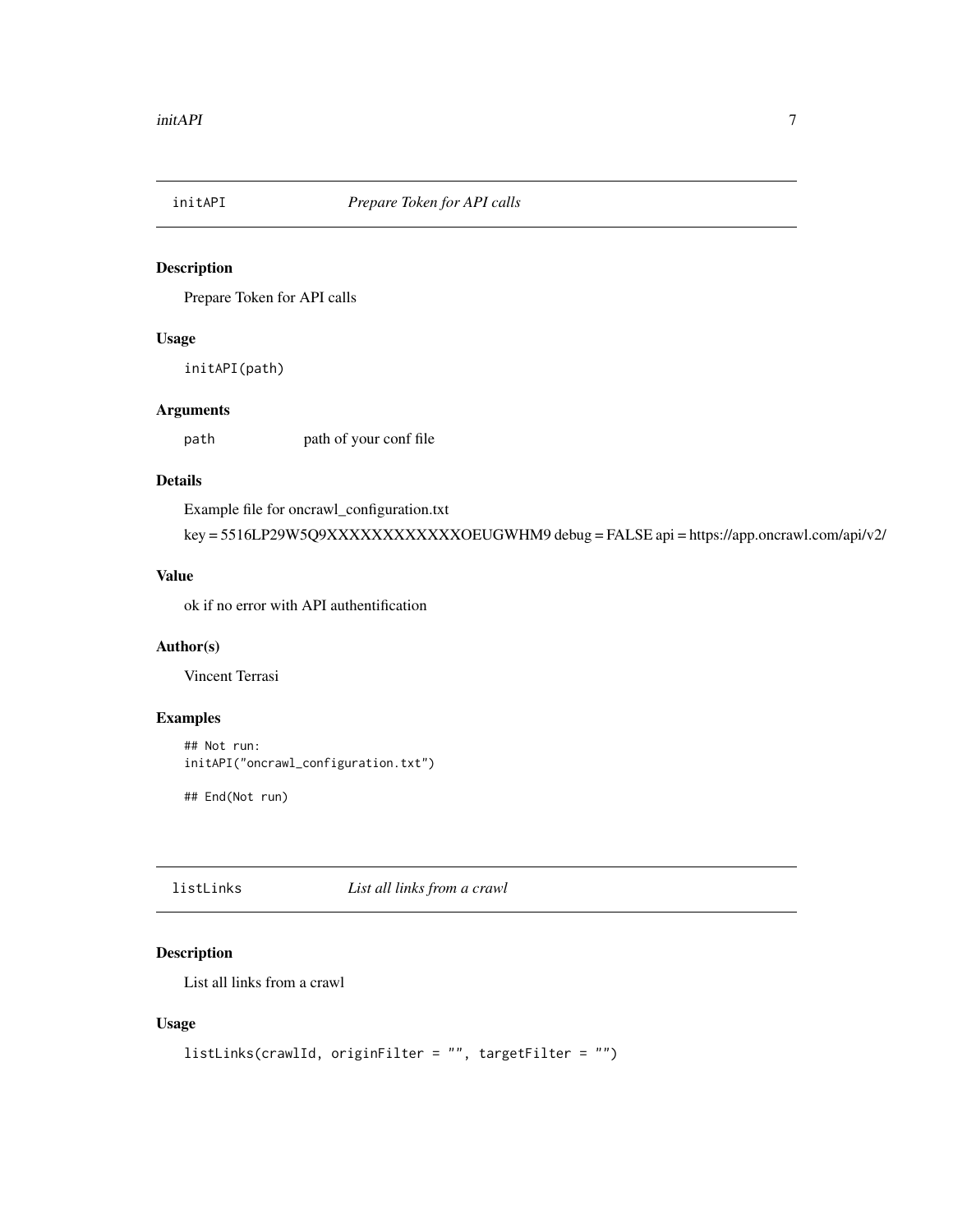<span id="page-7-0"></span>8 listLogs and the contract of the contract of the contract of the contract of the contract of the contract of the contract of the contract of the contract of the contract of the contract of the contract of the contract of

#### Arguments

| crawlId      | ID of your crawl         |
|--------------|--------------------------|
| originFilter | select a specific source |
| targetFilter | select a specific target |

# Details

<http://developer.oncrawl.com/#Data-types>

ResCode 400 : Returned when the request has incompatible values or does not match the API specification. 401 : Returned when the request is not authenticated. 403 : Returned the current quota does not allow the action to be performed. 404 : Returned when any of resource(s) referred in the request is not found. 403 : Returned when the request is authenticated but the action is not allowed. 409 : Returned when the requested operation is not allowed for current state of the resource. 500 : Internal error

#### Value

Json

# Author(s)

Vincent Terrasi

#### Examples

## Not run: links <- listLinks(YOURCRAWLID)

## End(Not run)

listLogs *List all pages from logs monitoring*

#### Description

List all pages from logs monitoring

# Usage

```
listLogs(projectId)
```
#### Arguments

projectId ID of your project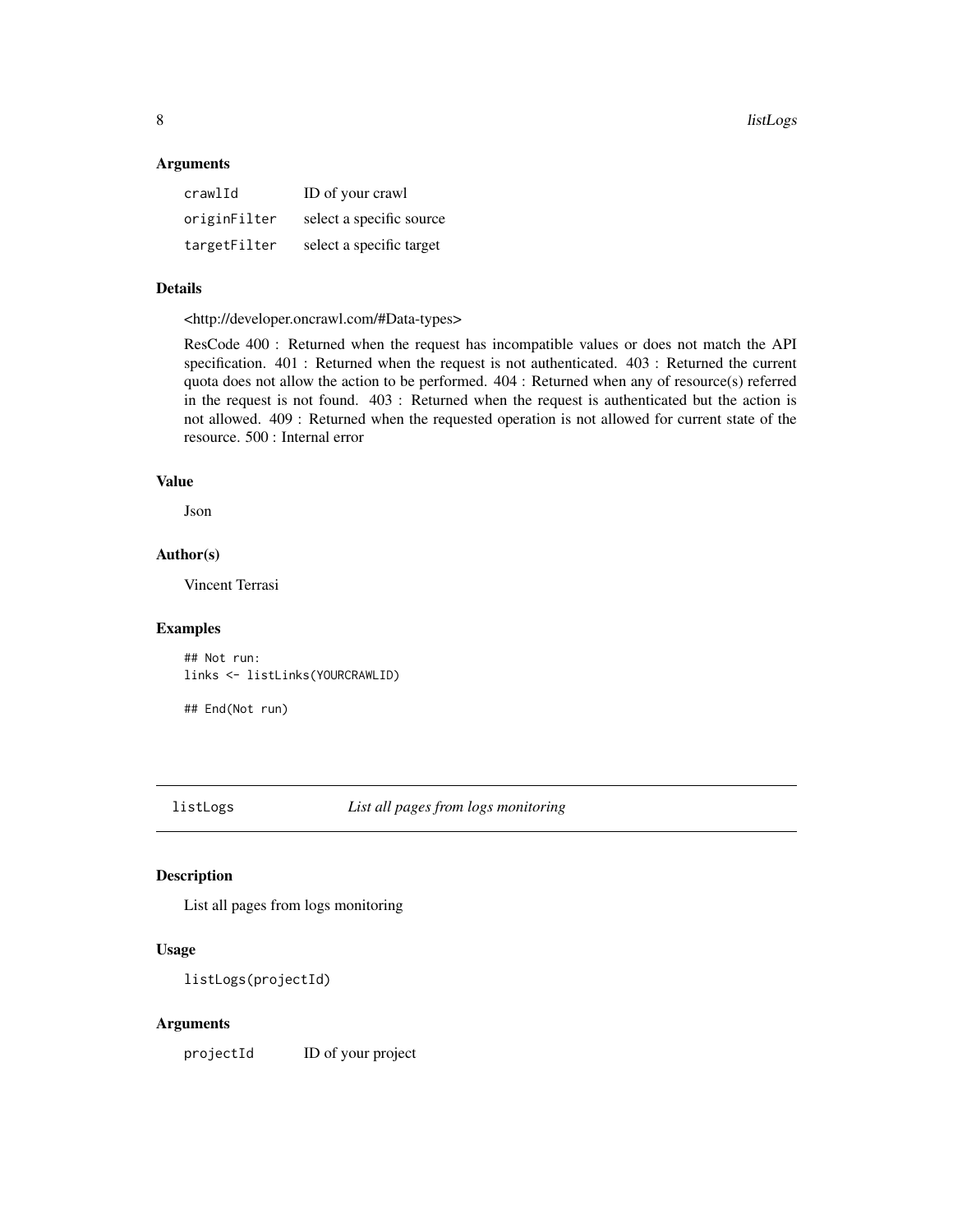#### <span id="page-8-0"></span>listPages 9

#### Details

<http://developer.oncrawl.com/#Data-types>

ResCode 400 : Returned when the request has incompatible values or does not match the API specification. 401 : Returned when the request is not authenticated. 403 : Returned the current quota does not allow the action to be performed. 404 : Returned when any of resources referred in the request is not found. 403 : Returned when the request is authenticated but the action is not allowed. 409 : Returned when the requested operation is not allowed for current state of the resource. 500 : Internal error

#### Value

Json

# Author(s)

Vincent Terrasi

#### Examples

```
## Not run:
pages <- listLogs(YOURPROJECTID)
```
## End(Not run)

listPages *List all pages from a crawl*

#### Description

List all pages from a crawl

#### Usage

listPages(crawlId)

# Arguments

crawlId ID of your crawl

#### Details

<http://developer.oncrawl.com/#Data-types>

ResCode 400 : Returned when the request has incompatible values or does not match the API specification. 401 : Returned when the request is not authenticated. 403 : Returned the current quota does not allow the action to be performed. 404 : Returned when any of resource(s) referred in the request is not found. 403 : Returned when the request is authenticated but the action is not allowed. 409 : Returned when the requested operation is not allowed for current state of the resource. 500 : Internal error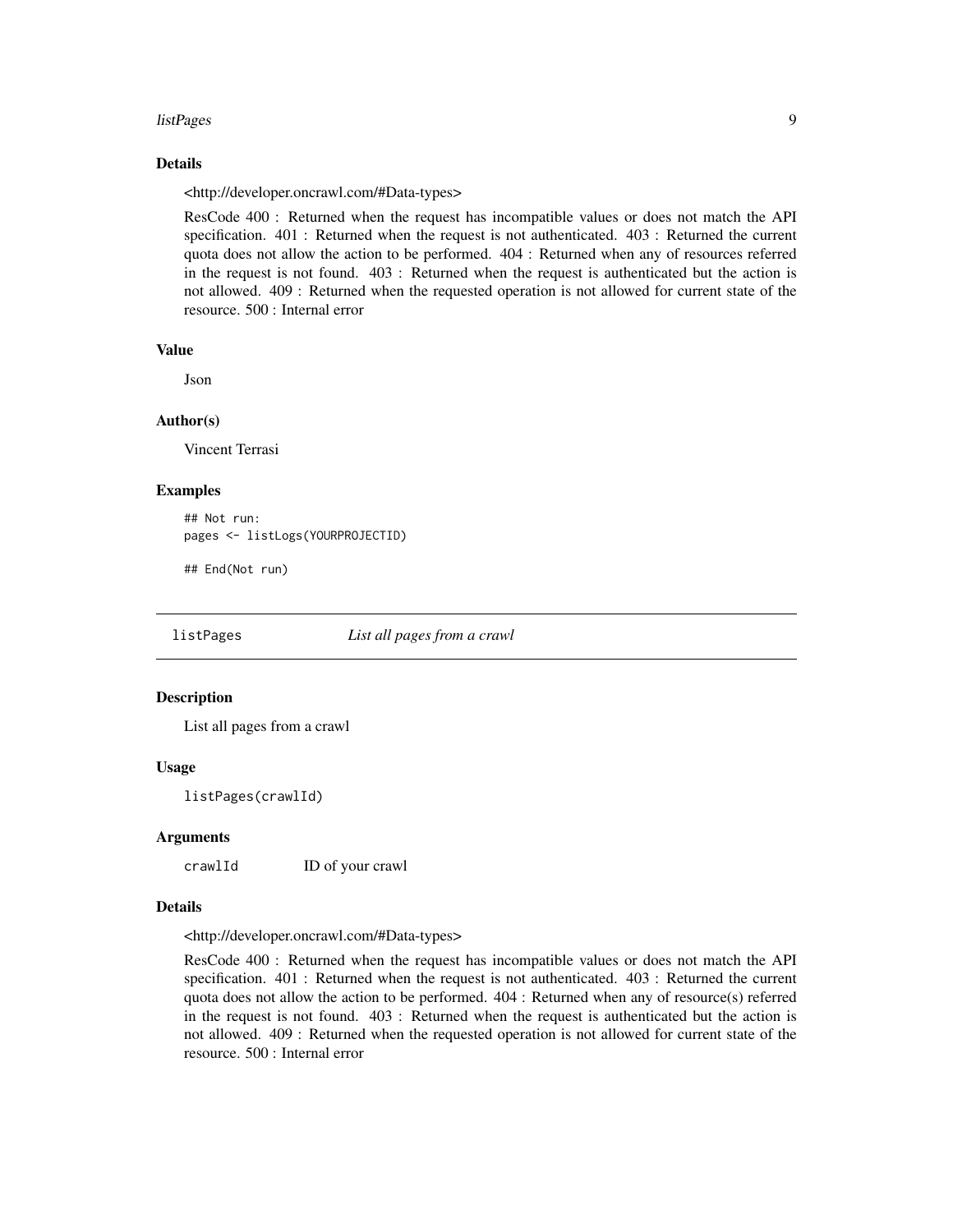#### Value

Json

#### Author(s)

Vincent Terrasi

#### Examples

## Not run: pages <- listPages(YOURCRAWLID)

## End(Not run)

listPagesAggs *Get Aggregate Queries for a specific OQL*

# Description

Get Aggregate Queries for a specific OQL

#### Usage

listPagesAggs(crawlId, oqlList)

#### Arguments

| crawlId | ID of your crawl |
|---------|------------------|
| oqlList | json of your OQL |

# Details

<http://developer.oncrawl.com/#OnCrawl-Query-Language>

ResCode 400 : Returned when the request has incompatible values or does not match the API specification. 401 : Returned when the request is not authenticated. 403 : Returned the current quota does not allow the action to be performed. 404 : Returned when any of resource(s) referred in the request is not found. 403 : Returned when the request is authenticated but the action is not allowed. 409 : Returned when the requested operation is not allowed for current state of the resource. 500 : Internal error

# Value

Json

# Author(s)

Vincent Terrasi

<span id="page-9-0"></span>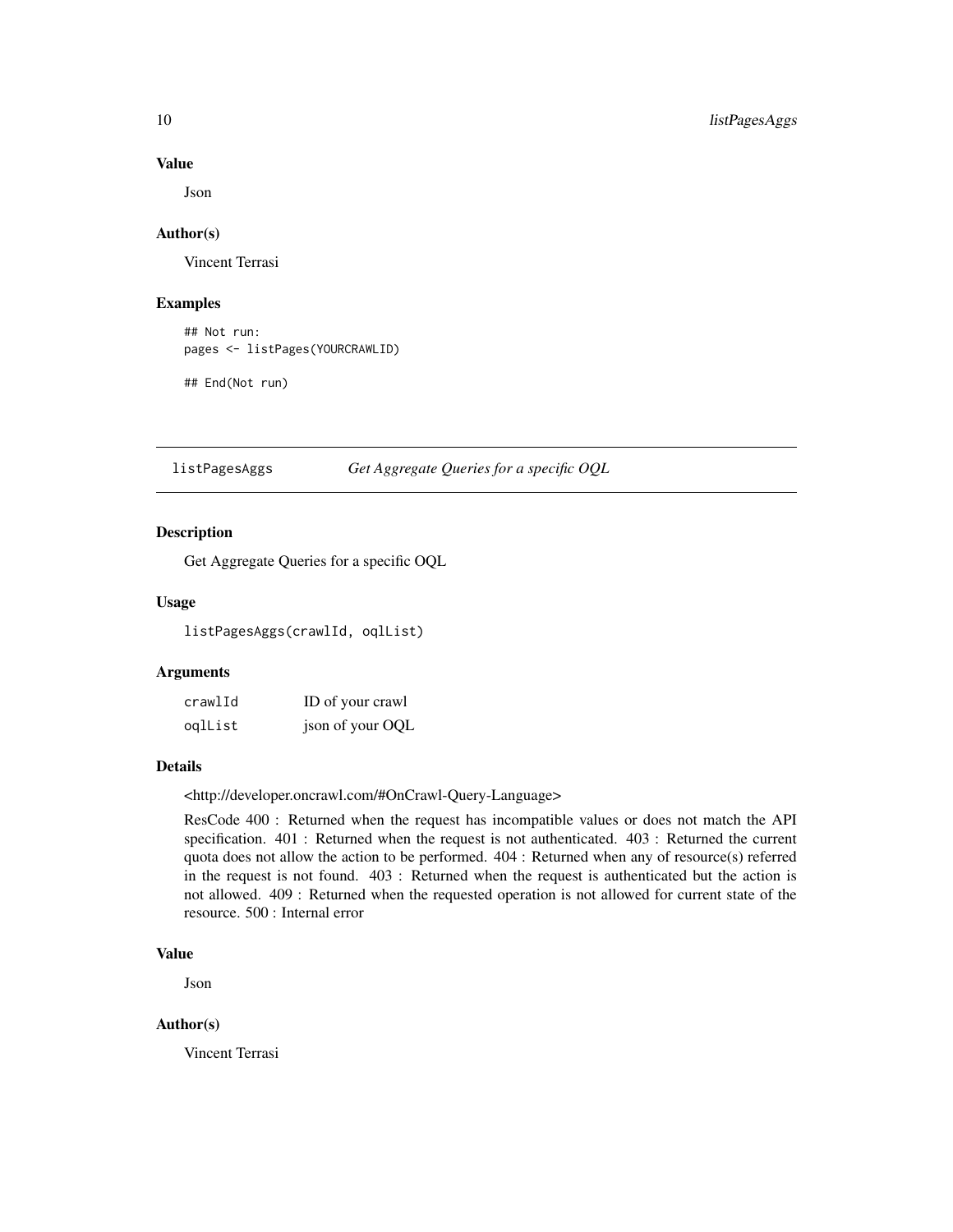# <span id="page-10-0"></span>listProjects 11

#### Examples

```
## Not run:
agg <- listPagesAggs(YOURCRAWLID, YOURJSON)
page_crawled = agg[[1]]$rows
```
## End(Not run)

listProjects *List all projects*

#### Description

List all projects

#### Usage

listProjects(limit = 100)

# Arguments

limit number of projects

#### Details

<http://developer.oncrawl.com/#List-projects>

ResCode 400 : Returned when the request has incompatible values or does not match the API specification. 401 : Returned when the request is not authenticated. 403 : Returned the current quota does not allow the action to be performed. 404 : Returned when any of resources referred in the request is not found. 403 : Returned when the request is authenticated but the action is not allowed. 409 : Returned when the requested operation is not allowed for current state of the resource. 500 : Internal error

#### Value

Json

#### Author(s)

Vincent Terrasi

```
initAPI()
projects <- listProjects()
```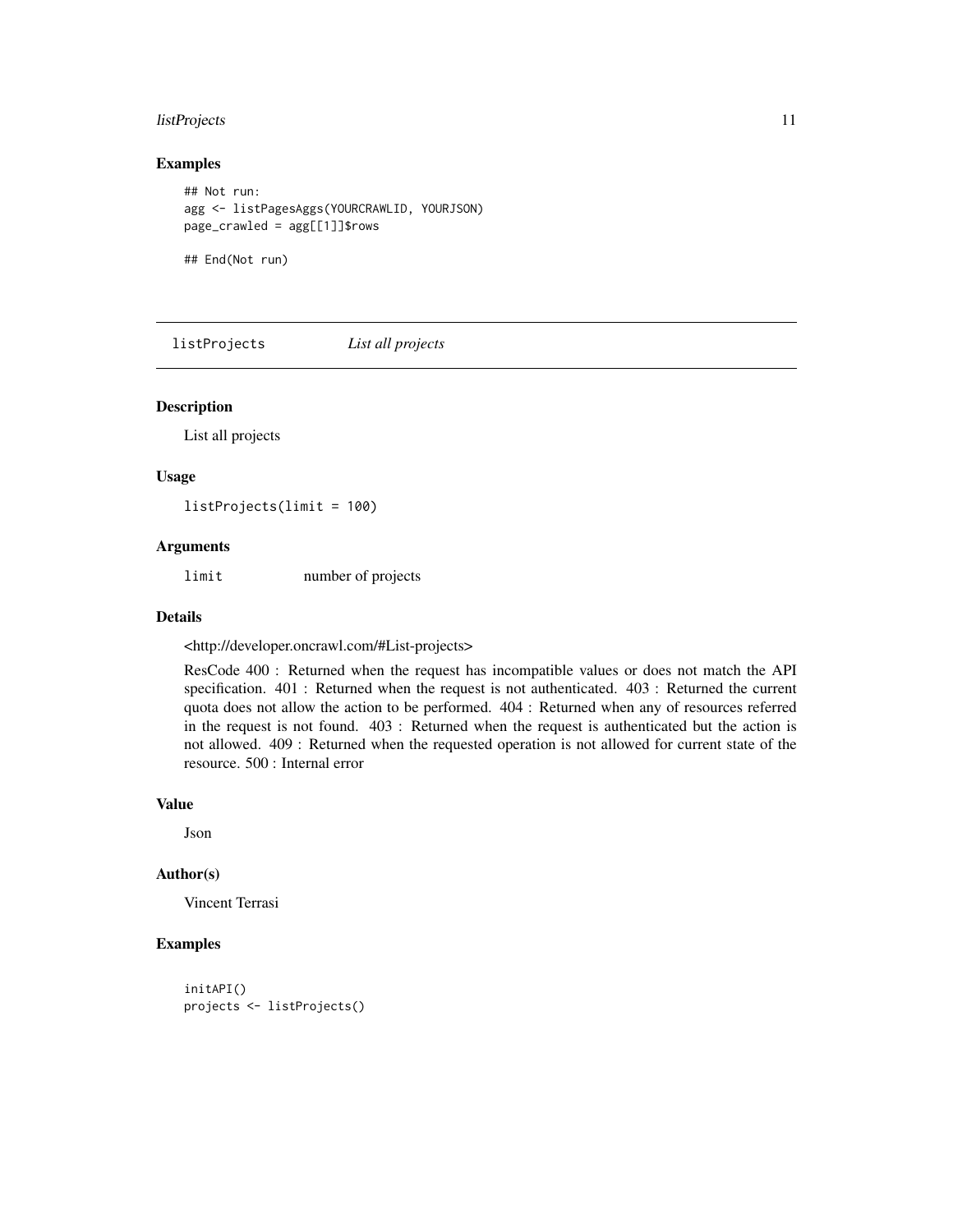<span id="page-11-0"></span>oncrawlCreateDashboard

*Create a dashboard*

# Description

Create a dashboard

# Usage

```
oncrawlCreateDashboard(dataset, namefile, width, pathfile = tempdir())
```
# Arguments

| dataset  | Dataset with 3 columns : date, unique name of metric, value                                                                                                    |
|----------|----------------------------------------------------------------------------------------------------------------------------------------------------------------|
| namefile | Filename for the export                                                                                                                                        |
| width    | Width of your picture                                                                                                                                          |
| pathfile | string. Optional. If not specified, the intermediate files are created under TEMPDIR,<br>with the assumption that directory is granted for written permission. |

# Value

a graph

# Author(s)

Vincent Terrasi

# Examples

## Not run: oncrawlCreateDashboard(res, "metric.png", 500, ".")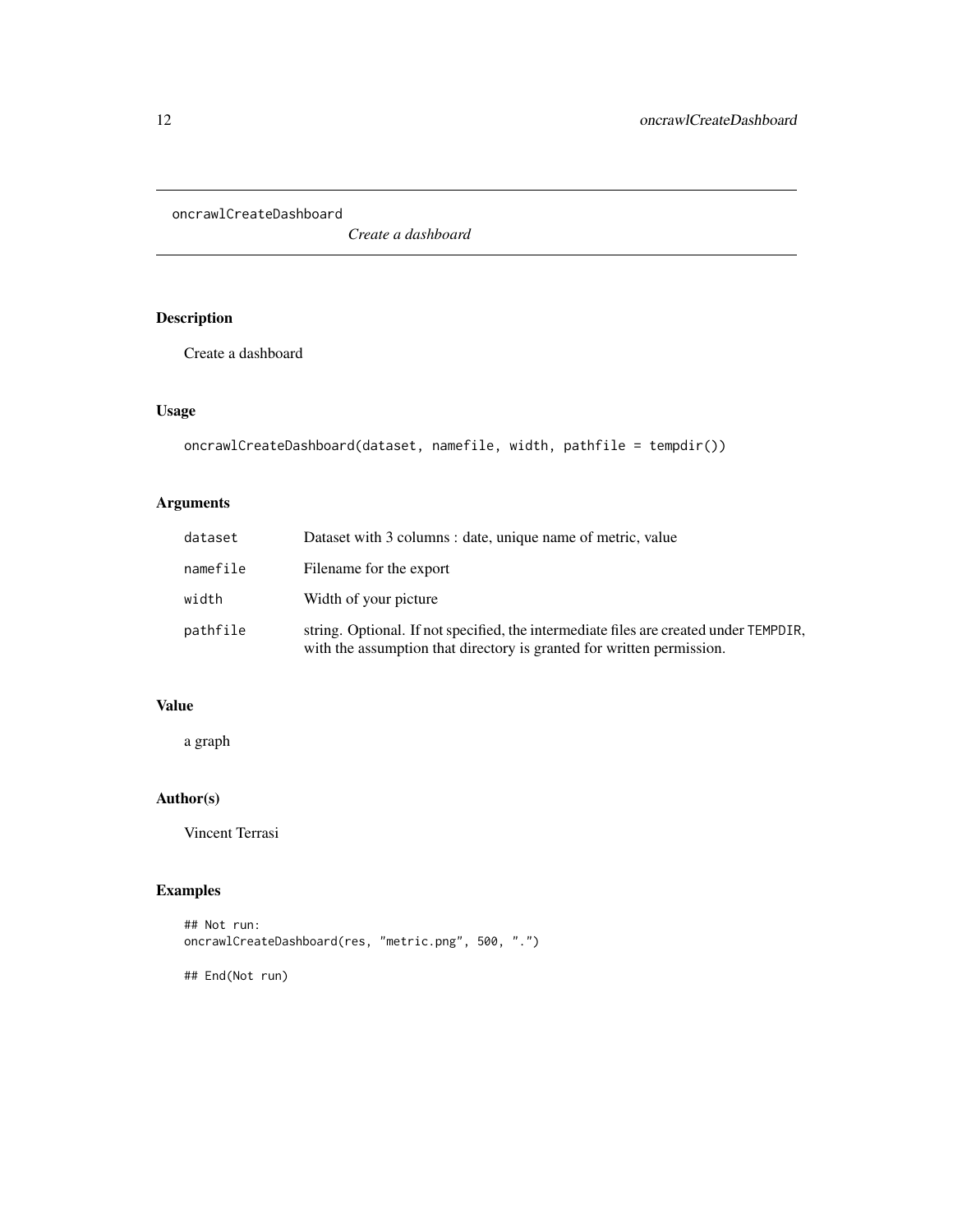<span id="page-12-0"></span>Create a graph

# Usage

```
oncrawlCreateGraph(dataset, namefile, width, height,
 pathfile = tempdir())
```
# Arguments

| dataset  | dataset generated by DALEX package                                                                                                                             |
|----------|----------------------------------------------------------------------------------------------------------------------------------------------------------------|
| namefile | the filename for the export                                                                                                                                    |
| width    | width of your picture                                                                                                                                          |
| height   | height of your picture                                                                                                                                         |
| pathfile | string. Optional. If not specified, the intermediate files are created under TEMPDIR,<br>with the assumption that directory is granted for written permission. |

# Value

file

# Author(s)

Vincent Terrasi

```
## Not run:
oncrawlCreateGraph(res, "metric.png", width=5, height=4, ".")
## End(Not run)
```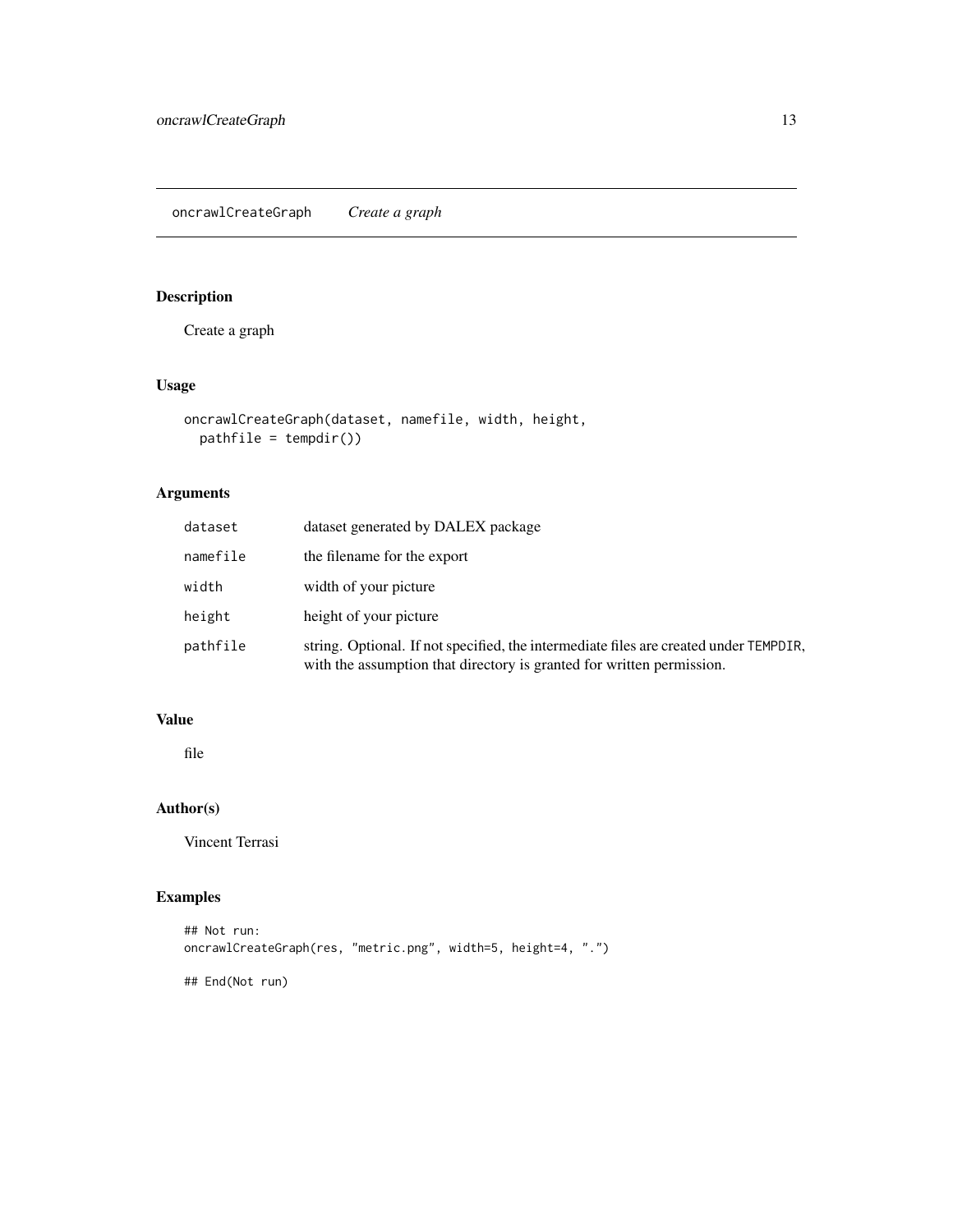```
oncrawlCreateSegmentation
```
*Transform a character array of URLs into JSON file for OnCrawl platform*

# Description

Transform a character array of URLs into JSON file for OnCrawl platform

#### Usage

```
oncrawlCreateSegmentation(list_urls, namefile, pathfile = tempdir())
```
# Arguments

| list_urls | your urls                                                                                                                                                      |
|-----------|----------------------------------------------------------------------------------------------------------------------------------------------------------------|
| namefile  | the filename for the JSON export                                                                                                                               |
| pathfile  | string. Optional. If not specified, the intermediate files are created under TEMPDIR,<br>with the assumption that directory is granted for written permission. |

# Value

JSON file

#### Author(s)

Vincent Terrasi

# Examples

```
mylist <- c("/cat/domain","/cat/")
oncrawlCreateSegmentation(mylist,"test.json")
```
oncrawlExplainModel *Explain XGBoost Model by displaying each importance variables*

# Description

Explain XGBoost Model by displaying each importance variables

# Usage

```
oncrawlExplainModel(model, x, y, max = 10, path = tempdir())
```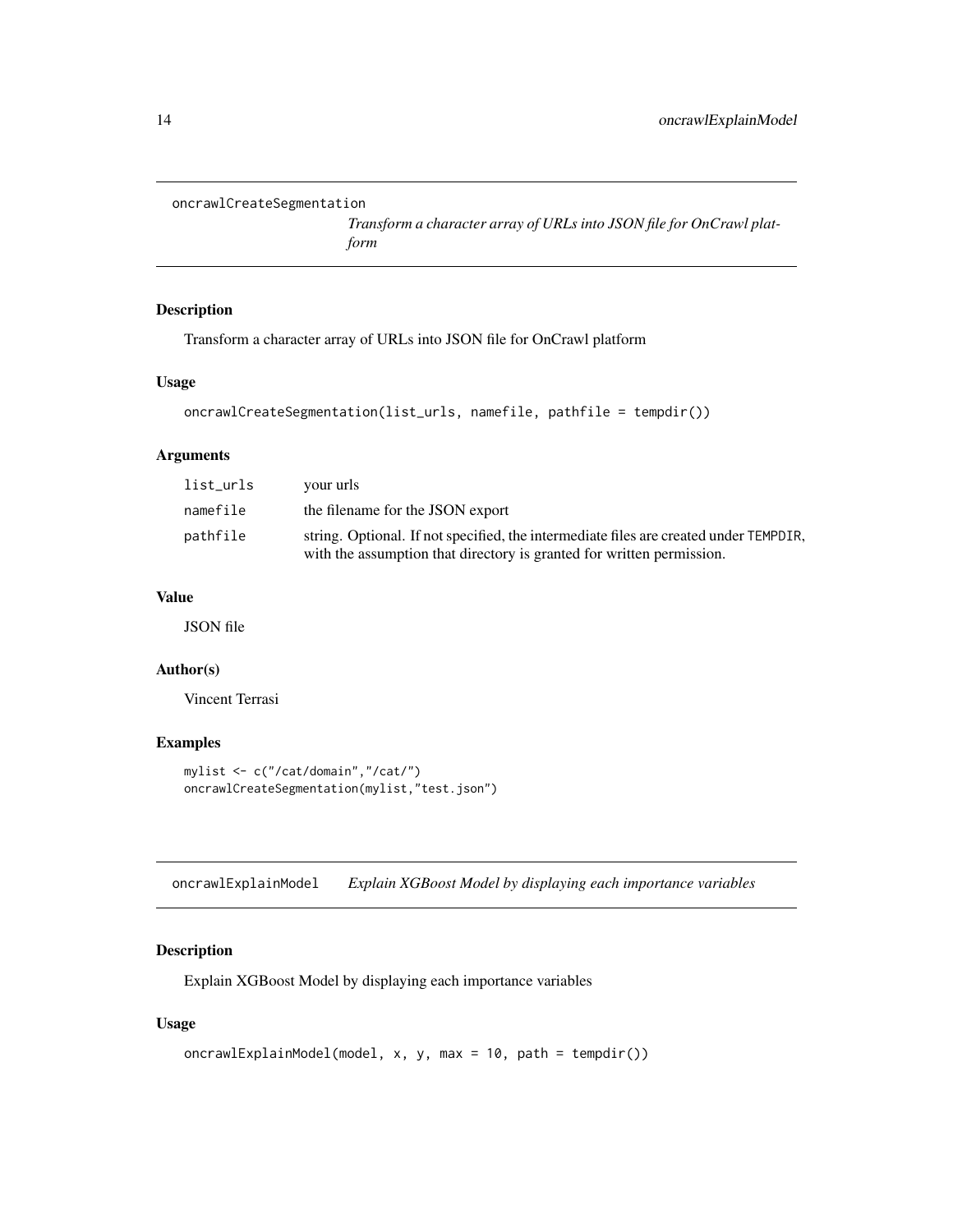# <span id="page-14-0"></span>oncrawlSplitURL 15

# Arguments

| model | your XgBoost model                                    |
|-------|-------------------------------------------------------|
| x     | your training data                                    |
|       | your predicted data                                   |
| max   | the number of importance variable you want to explain |
| path  | path of your conf file                                |

# Value

graphs

# Author(s)

Vincent Terrasi

# Examples

```
## Not run:
list <- oncrawlTrainModel(dataset,200)
oncrawlExplainModel(list$model, list$x, list$y, 3)
```
## End(Not run)

oncrawlSplitURL *Split URLs*

# Description

Split URLs

# Usage

```
oncrawlSplitURL(list_urls, limit = 15)
```
# Arguments

| list_urls | your urls                    |
|-----------|------------------------------|
| limit     | the maximum of URLS you want |

#### Value

data.frame

# Author(s)

Vincent Terrasi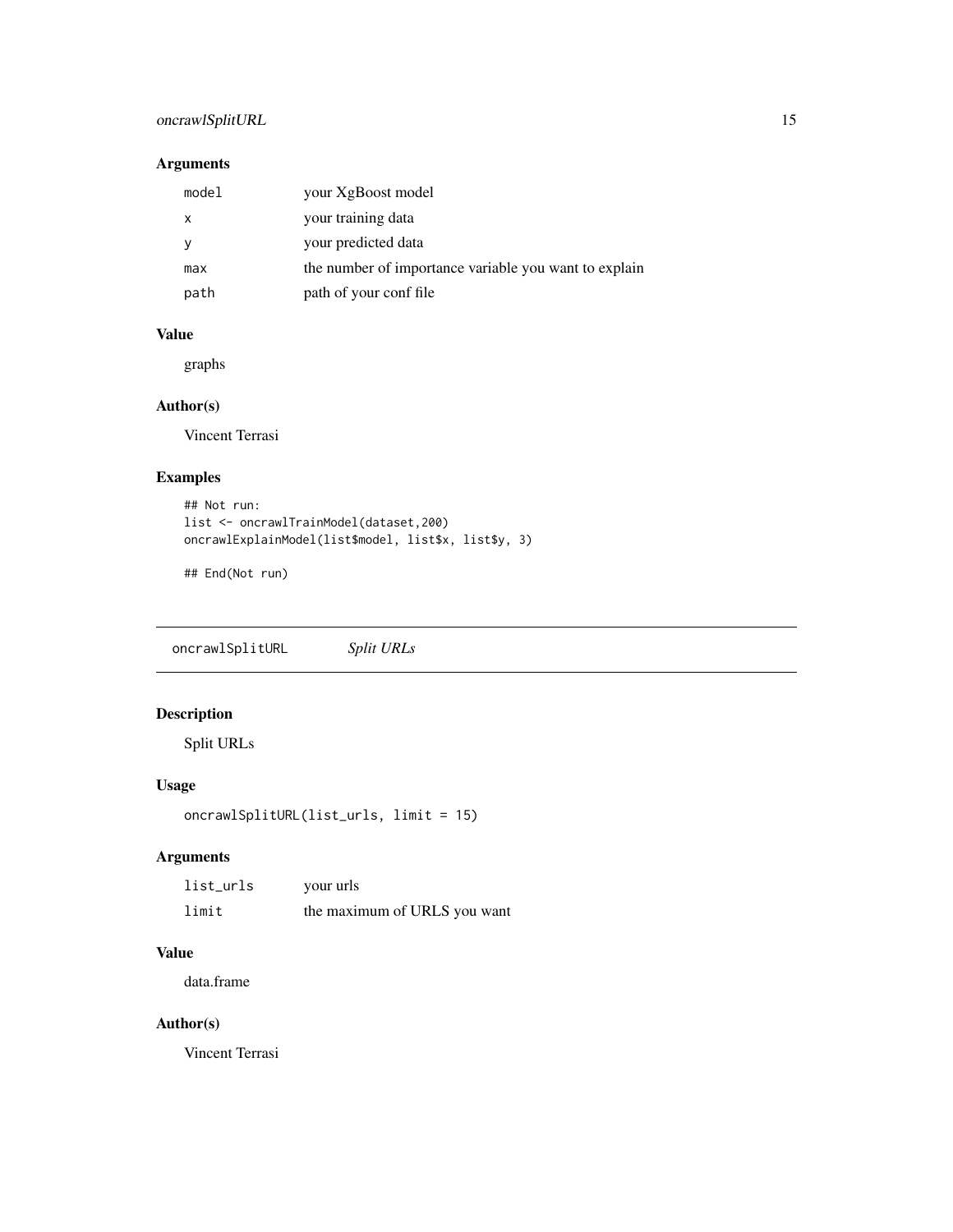# Examples

```
mylist <- c("/cat/domain/web/","/cat/","/cat/domain/")
oncrawlSplitURL(mylist, 2)
```
oncrawlTrainModel *Train XGBoost Model*

# Description

Train XGBoost Model

# Usage

```
oncrawlTrainModel(dataset, nround = 300, verbose = 1)
```
# Arguments

| dataset | your data frame      |
|---------|----------------------|
| nround  | number of iterations |
| verbose | display errors?      |

#### Value

a list with your ML model, your training data

# Author(s)

Vincent Terrasi

# Examples

```
## Not run:
list <- oncrawlTrainModel(dataset)
plot(list$roc)
print(list$matrix)
```
<span id="page-15-0"></span>